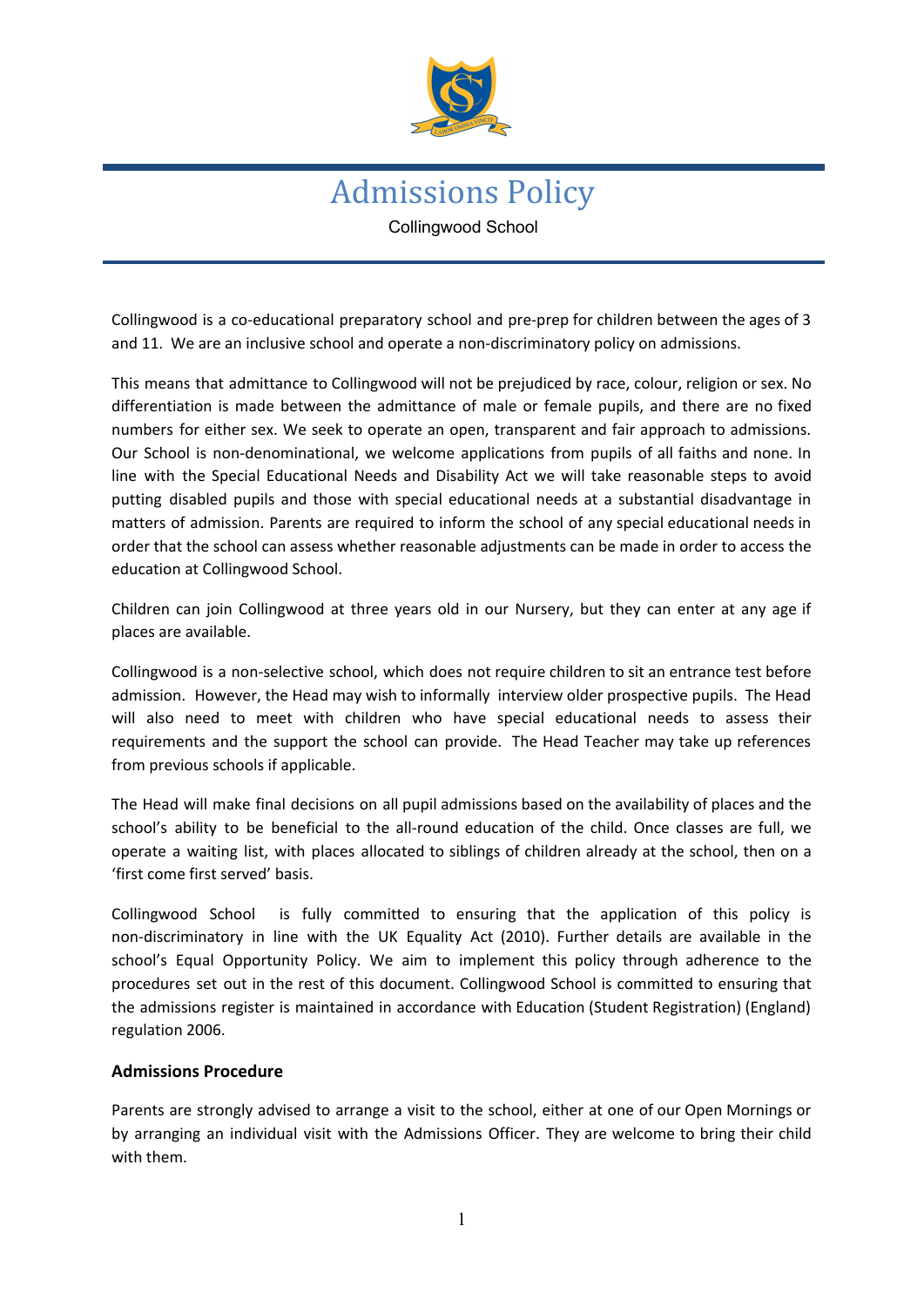

EARLY YEARS - From September 2019, we are offering the 15 hours Free Entitlement Funding for all Nursery pupils from three years old. The hours for this offer are 8.30am to 11.30am from Monday to Friday (three hours daily). Parents are not able to use the funding for education outside these hours. Additional hours each day will be charged according to the current fee rate for Nursery.

For parents wishing their child to attend for just the 15 hours provided, there will be a limit of five pupil places each academic year. There will be a waiting list for any pupils above this allocation, with siblings given priority and a first come - first served basis after that.

For all offers of a place a signed Acceptance Form, together with a deposit of £250 (which will be deducted from the first term's fees or refunded when the child starts the school for children attending the 15 hours funding only), will guarantee a place for Nursery.

### **Registration**

A registration Form must be completed and a non-refundable registration fee of £50 paid. The registration form does not guarantee a place at Collingwood School, but will ensure that the Admissions Officer keeps parents informed of available places.

#### **Information about additional needs**

Parents are asked to disclose on the registration form whether their child has a disability, special educational need or medical condition. If this is the case, the school may then request additional information about the prospective pupil. In assessing the suitability of Collingwood for any prospective pupil the school may take such advice and require such assessments as it deems appropriate; the school will be sensitive to any issues of confidentiality.

Based on the information given and advice received, the School is committed to making reasonable adjustments that will enable a prospective pupil to take up a place (subject to satisfying the academic admissions requirements) and to complying with its legal and moral responsibilities under the *Children and Families Act 2014* and the *SEN and Disability Code of Practice, 0-25 years 2015 (SEND Code 2015) and the UK Equality Act 2010.*

#### **Admissions procedure**

Children joining between Reception and Year 6 will be invited to experience a taster day or morning at Collingwood, in which they will take part in lessons with children in their prospective year group and the class teacher will assess whether the school can provide a suitable environment for your child. We may also request a report from the Head of the child's current school. Subject to satisfactory completion of the taster day and availability of a place, an offer will be made.

No child will be discriminated against on entry into school because of their individual needs. However, we may feel that we are unable to accept a pupil if we consider:

- the child may be unable to access our curriculum
- we do not have the specialist facilities to meet his/her needs
- accepting him/her would create an imbalance of individual needs within the year group